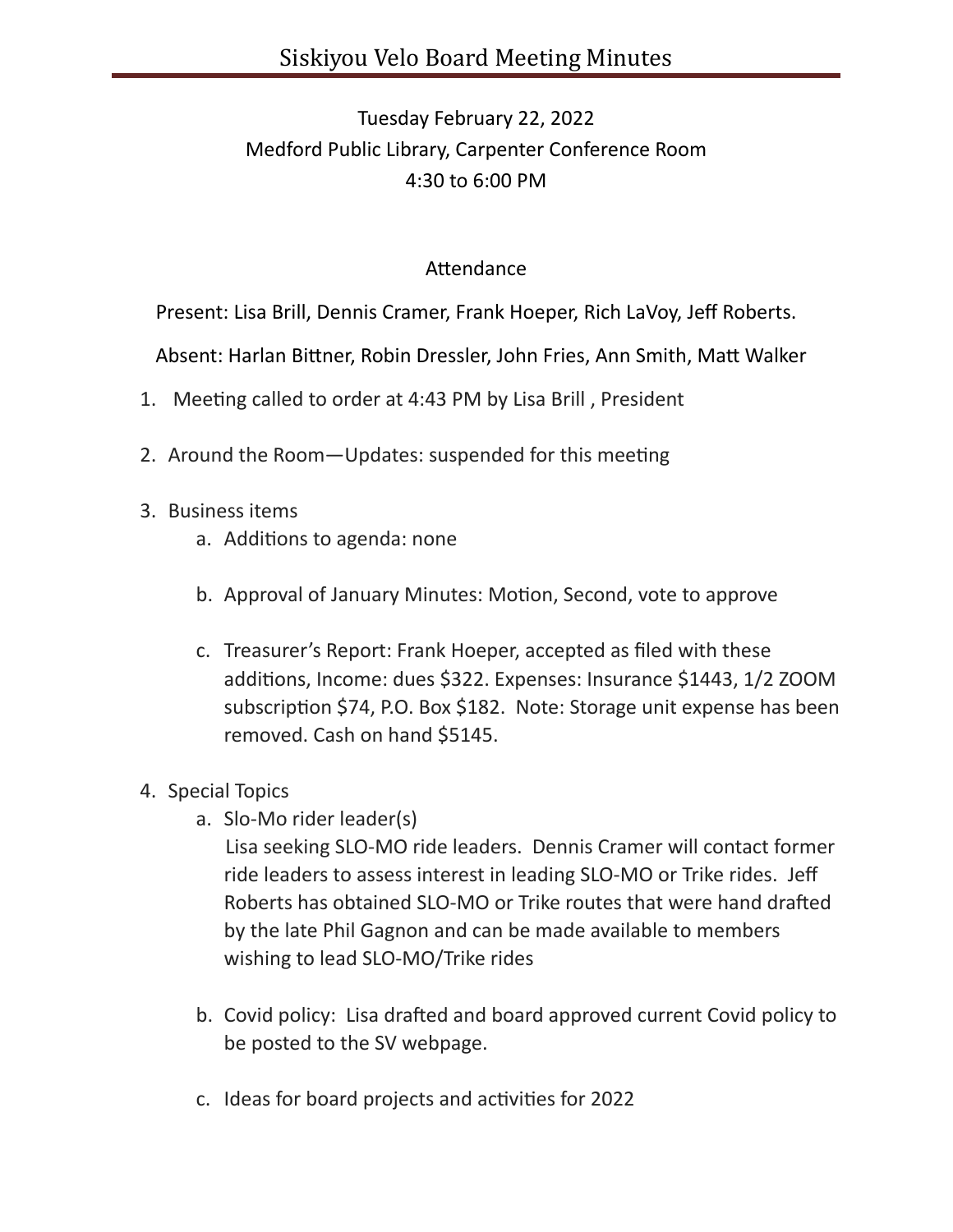Lisa solicited ideas from the Board for potential projects and activities for consideration. Brief summary:

 Rich encountered former Marty's Cycles employee Bryan who expressed an interest in youth outreach to encourage younger cyclists. Rich will attempt contact Bryan to assess further interest.

Jeff suggested exploring off road cycling opportunities such as gravel rides.

Harlan regarding advocacy:

- 1. Promote our club through community involvement by supporting organized bike rides and sports-related activities. Offer our bike valet service (possibly charge for it) and provide information about Siskiyou Velo.
- 2. Seek opportunities to engage in bicycle advocacy locally, especially for Ashland which is updating its Transportation System Plan.
- 3. Promote "Bicyclying for All Ages and Abilities" through publishing occasional articles in the Mail Tribune or through other outreach opportunities.

## Lisa Brill

 Expand membership, encourage younger people. Post ride schedules in the Mail Tribune. Website update, more streamlined; search capability; easier to highlight prominent information. Ensure enrollment in Google Rides group ASAP once dues are paid. Standard signaling gestures across all rides. Education - basic riding skills. Get our name out there, possible interest more people in joining.